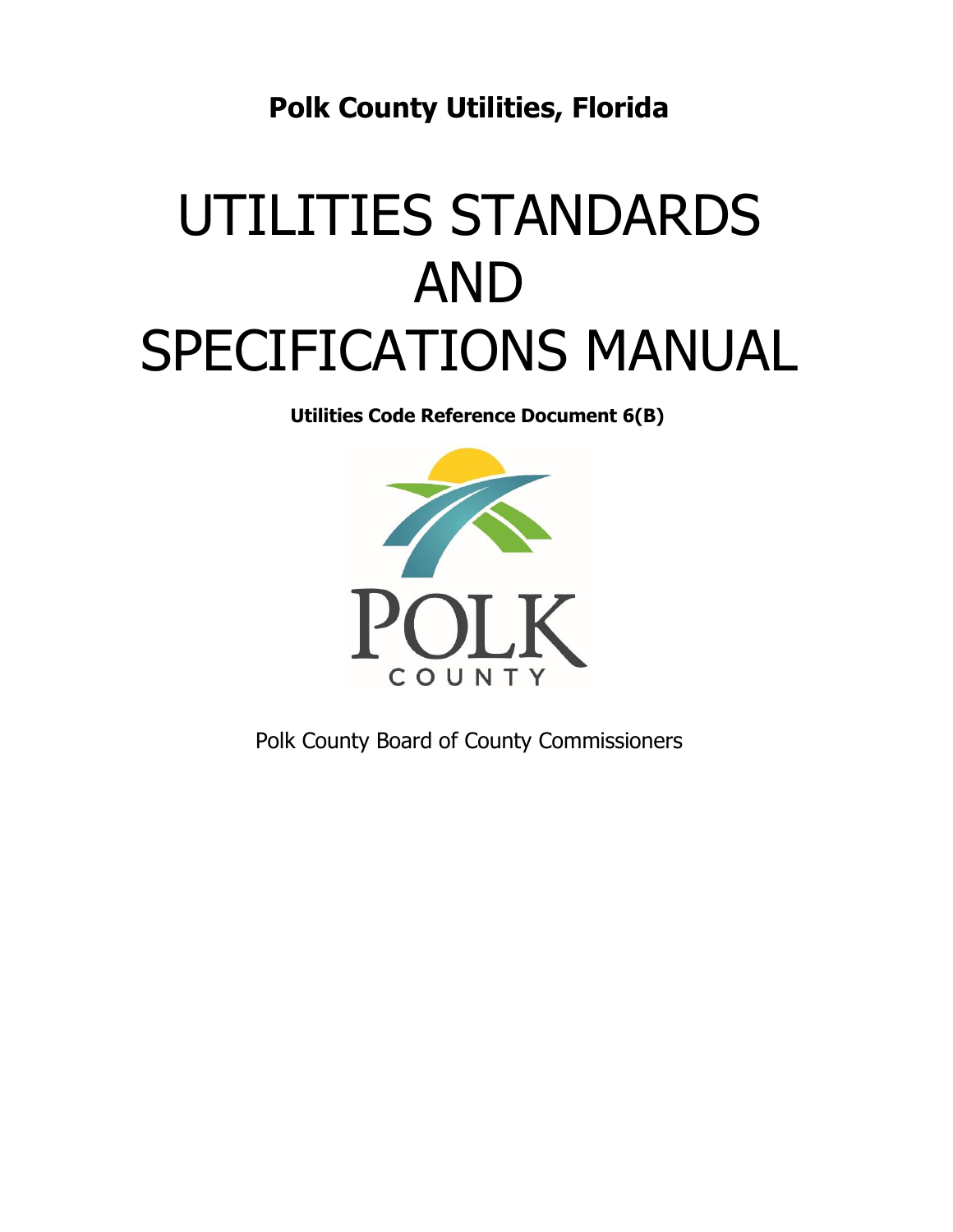## **Authorization #2 - Amendments Effective December 15, 2012**

| <b>Table of Contents</b> | <b>Section Name</b>                   | <b>Amendment Description</b>                                                      |
|--------------------------|---------------------------------------|-----------------------------------------------------------------------------------|
| <b>USSM</b>              | Chapter 2 Development<br>Coordination | Part 1 - Part 6 - inserted title names for<br>specific parts of Chapter 2         |
| <b>USSM</b>              | Chapter 6 Reclaimed Water             | 450-D - Inserted cross-reference<br>information for Approved Meters List          |
| <b>Standard Drawings</b> | Water                                 | WA-10 - Inserted reference for new<br>Hydraulically Operated Control Valve detail |
| <b>Standard Drawings</b> | <b>Reclaimed Water</b>                | RW-03 Inserted reference for Reclaimed<br>Water Master Meter Assembly             |

#### **Authorization #4 - Amendments Effective November 17, 2013**

| <b>Table of Contents</b> | <b>Section Name</b>                                                | <b>Amendment Description</b>                                                                                                                                        |
|--------------------------|--------------------------------------------------------------------|---------------------------------------------------------------------------------------------------------------------------------------------------------------------|
| <b>USSM</b>              | Chapter 4 Water, Section 413 and<br><b>Standard Screens</b>        | Added Reference to Chapter 4 - for NEW<br>Sections, 413 Potable Water Production<br>Facility SCADA Specifications and Standard<br>Screens (WA-S-01 through WA-S-08) |
| <b>USSM</b>              | Chapter 5, Wastewater, Section<br>519 and Standard Screens         | Added Reference to Chapter 5 - for NEW<br>Sections, 519 Wastewater Treatment<br>Facility SCADA Specifications and Standard<br>Screens (WW-S-01 through WA-S-12)     |
| <b>USSM</b>              | Chapter 6, Reclaimed Water,<br>Section 611 and Standard<br>Screens | Added Reference to Chapter 6 - for NEW<br>Sections, 611 Reclaimed Water Facility<br>SCADA Specifications and Standard<br>Screens (RW-S-01 through RW-S-03)          |

## **Authorization #5 - Amendments Effective September 10, 2014**

| <b>Table of Contents</b> | <b>Section Name</b>                   | <b>Amendment Description</b>                                                                      |
|--------------------------|---------------------------------------|---------------------------------------------------------------------------------------------------|
| <b>USSM</b>              | Chapter 5, Wastewater, Section<br>517 | Title changed from SCADA RTU Panel<br>Specifications to SCADA and Control Panel<br>Specifications |
|                          | Chapter 5, Wastewater,                |                                                                                                   |
| <b>USSM</b>              | Section 550-K                         | Added section for SCADA Panel I/O Listing                                                         |
| <b>Standard Drawings</b> | GR-14-1 Pipe Locating Wire            | Title changed from Pipe Tracer Wire to<br>Pipe Locating Wire                                      |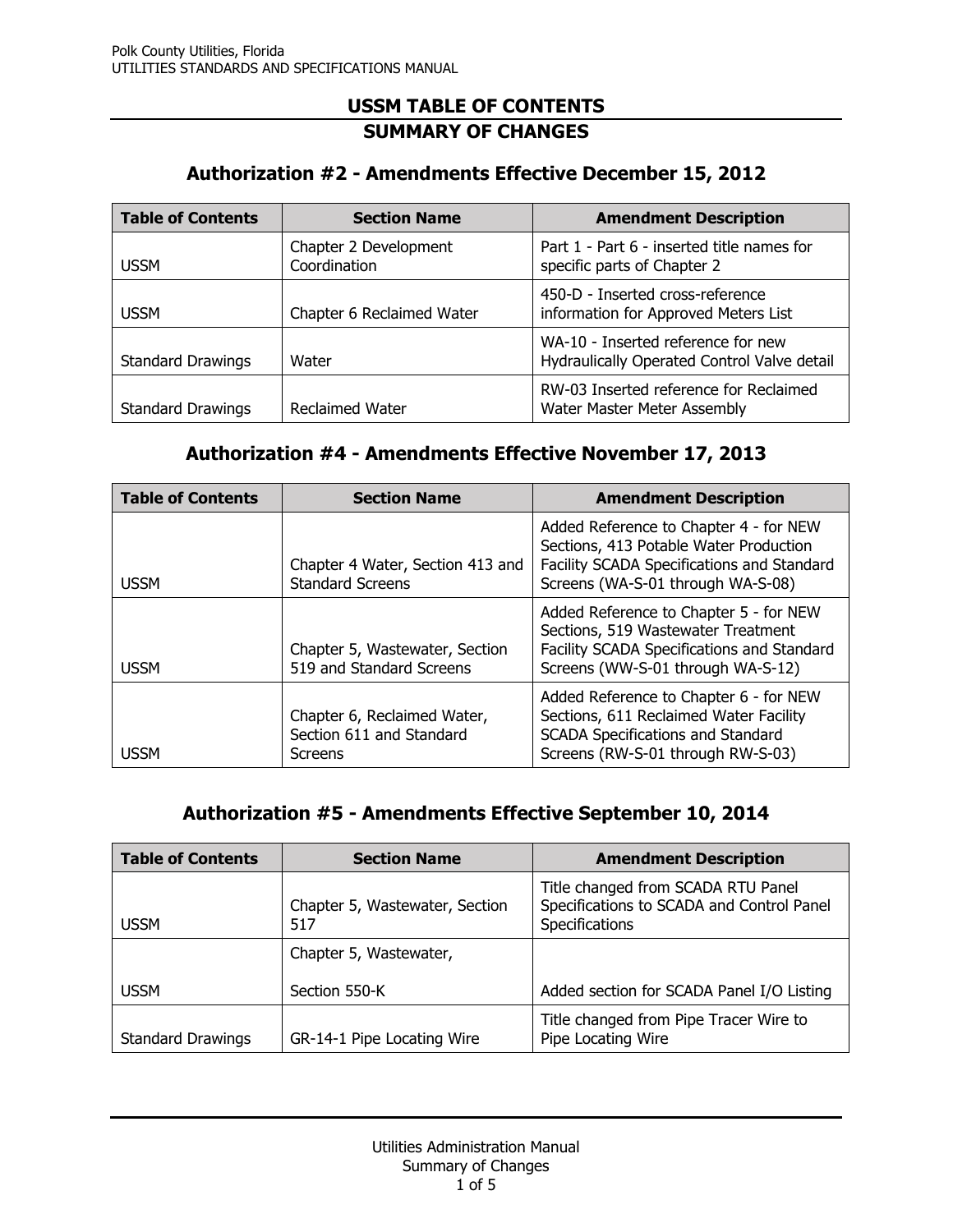| <b>Table of Contents</b> | <b>Section Name</b>             | <b>Amendment Description</b>                                                                                                                |
|--------------------------|---------------------------------|---------------------------------------------------------------------------------------------------------------------------------------------|
| <b>Standard Drawings</b> | WW-12-3 Duplex Lift Station     | Title changed from Triplex Lift Station -<br>Dimensions and Elevations Table to Duplex<br>Lift Station - Dimensions and Elevations<br>Table |
| <b>Standard Drawings</b> | WW-12-4 Float Type Level Switch | Added NEW Detail Float Type Level Switch<br>Installation (Typical)                                                                          |

# **Authorization #6 - Amendments Effective October 3, 2015**

| <b>Table of Contents</b> | <b>Section Name</b>                               | <b>Amendment Description</b>                                     |
|--------------------------|---------------------------------------------------|------------------------------------------------------------------|
| <b>Standard Drawings</b> | WW-12-5 Typical Lift Station<br>HDPE Pipe Bracing | NEW Detail Drawing for Typical Lift Station<br>HDPE Pipe Bracing |

## **Authorization #8 - Amendments Effective November 5, 2017**

| <b>Table of Contents</b> | <b>Section Name</b>                                                                            | <b>Amendment Description</b>                                                                 |
|--------------------------|------------------------------------------------------------------------------------------------|----------------------------------------------------------------------------------------------|
| <b>USSM</b>              | Chapter 7, Supervisory Control<br>and Data Acquisition (SCADA)                                 | NEW Section 710: SCADA Specifications                                                        |
| <b>Standard Drawings</b> | WA-04-1 Fire Service Master<br>Meter Assembly (Single Cross<br>Connection Control Assembly)    | Addition of spool piece, tee/restrained joint<br>fittings, gate valve                        |
| <b>Standard Drawings</b> | WA-04-2 Fire Service Master<br>Meter Assembly (Double Cross<br>Connection Control Assembly)    | Addition of spool piece, tee/restrained joint<br>fittings, gate valve                        |
| <b>Standard Drawings</b> | WA-09-1 Master Meter Assembly<br>(3" and larger) (Single Cross<br>Connection Control Assembly) | Addition of spool piece, tee/restrained joint<br>fittings, gate valve                        |
| <b>Standard Drawings</b> | WA-09-2 Master Meter Assembly<br>(3" and larger) (Double Cross<br>Connection Control Assembly) | Addition of spool piece, tee/restrained joint<br>fittings, gate valve                        |
| <b>Standard Drawings</b> | WW-11 Duplex Lift Station<br>(Typical) Site Plan                                               | Adjust point of connection from master<br>manhole to wetwell; include odor control<br>system |
| <b>Standard Drawings</b> | WW-12-1 Duplex Lift Station Plan<br>View                                                       | Odor control, emergency female quick<br>disconnect coupling                                  |
| <b>Standard Drawings</b> | WW-12-2 Duplex Lift Station<br><b>Section View</b>                                             | Odor control system                                                                          |
| <b>Standard Drawings</b> | WW-20-1 Duplex Pump Control<br>Panel Site Layout                                               | Site layout instead of front view of panel                                                   |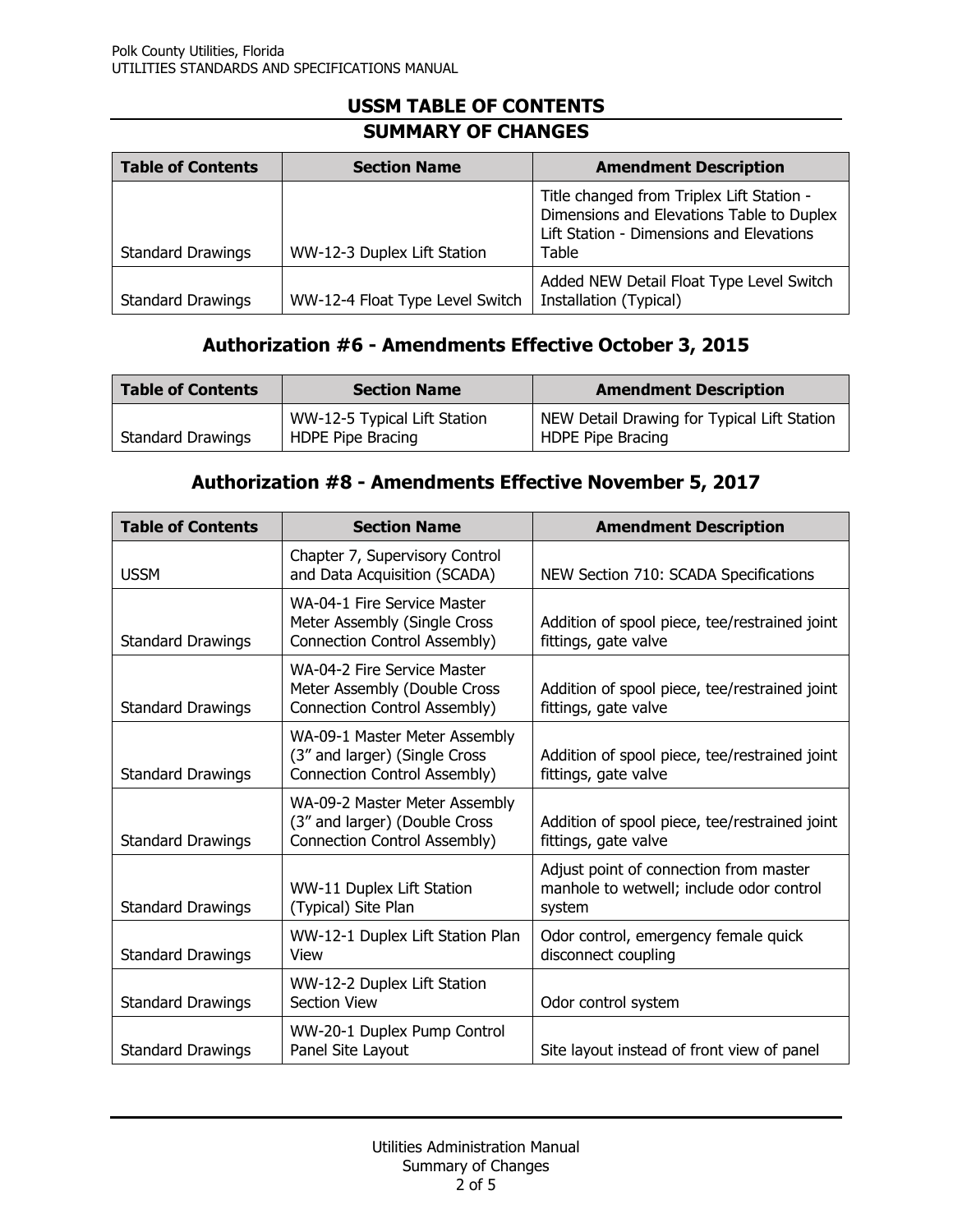| <b>Table of Contents</b> | <b>Section Name</b>                                                       | <b>Amendment Description</b> |
|--------------------------|---------------------------------------------------------------------------|------------------------------|
| <b>Standard Drawings</b> | WW-20-2 Duplex Pump Junction<br><b>Box Details</b>                        | New Detail Drawing           |
| <b>Standard Drawings</b> | WW-20-3 Duplex Pump Conduit<br>Schedules Block Diagram                    | New Detail Drawing           |
| <b>Standard Drawings</b> | WW-22-1 Duplex Pump Electrical<br>Legend                                  | New Detail Drawing           |
| <b>Standard Drawings</b> | WW-22-2 Duplex Pump Panel<br>Enclosure Layout                             | New Detail Drawing           |
| <b>Standard Drawings</b> | WW-22-3 Duplex Pump Electrical<br>Panel Interior Layout                   | New Detail Drawing           |
| <b>Standard Drawings</b> | WW-22-4 Duplex Pump Enclosure<br>Deadfront Layout                         | New Detail Drawing           |
| <b>Standard Drawings</b> | WW-22-5 Duplex Pump Enclosure<br>Deadfront Layout Details                 | New Detail Drawing           |
| <b>Standard Drawings</b> | WW-22-6 Duplex Pump Enclosure<br><b>Bill of Materials</b>                 | New Detail Drawing           |
| <b>Standard Drawings</b> | WW-22-7 Duplex Pump<br>Nameplate Schedules                                | New Detail Drawing           |
| <b>Standard Drawings</b> | WW-22-8 Duplex Pump Electrical<br>Power Schematics 230VAC, 3PH            | New Detail Drawing           |
| <b>Standard Drawings</b> | WW-22-9 Duplex Pump Electrical<br>Power Schematics 460VAC, 3PH            | New Detail Drawing           |
| <b>Standard Drawings</b> | WW-22-10 Duplex Pump<br><b>Electrical Schematics AC Control</b><br>Wiring | New Detail Drawing           |
| <b>Standard Drawings</b> | WW-22-11 Duplex Pump<br><b>Electrical Schematics AC Control</b><br>Wiring | New Detail Drawing           |
| <b>Standard Drawings</b> | WW-22-12 Duplex Pump<br><b>Electrical Schematics DC Control</b><br>Wiring | New Detail Drawing           |
| <b>Standard Drawings</b> | WW-22-13 Duplex Pump<br>Electrical Schematics PLC Digital<br>Inputs       | New Detail Drawing           |
| <b>Standard Drawings</b> | WW-22-14 Duplex Pump<br>Electrical Schematics PLC Digital<br>Outputs      | New Detail Drawing           |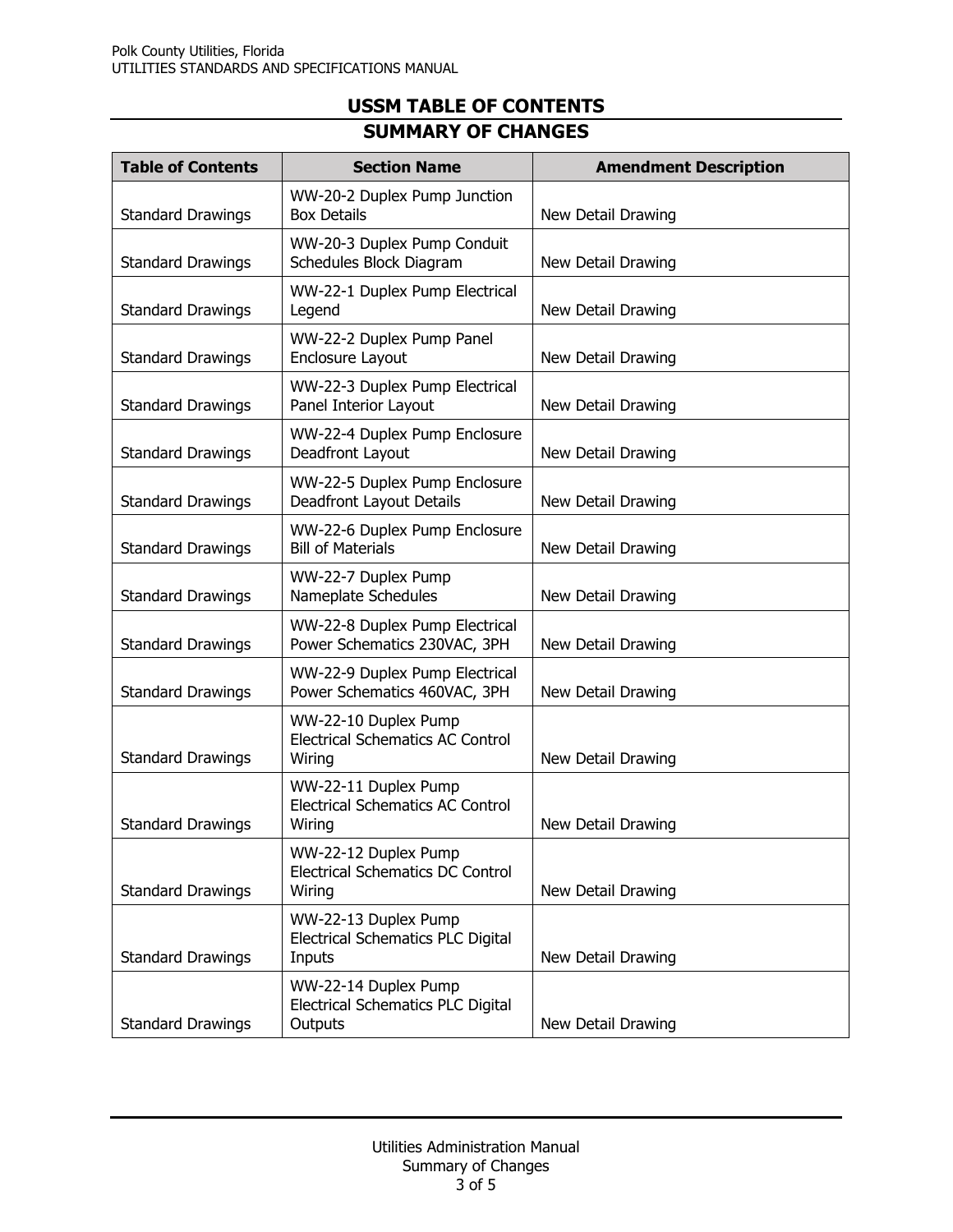| <b>Table of Contents</b> | <b>Section Name</b>                                                       | <b>Amendment Description</b> |
|--------------------------|---------------------------------------------------------------------------|------------------------------|
| <b>Standard Drawings</b> | WW-22-15 Duplex Pump<br><b>Electrical Schematics PLC Analog</b><br>Inputs | New Detail Drawing           |
| <b>Standard Drawings</b> | WW-22-16 Duplex Pump Network<br><b>Communication Diagram</b>              | New Detail Drawing           |

## **Authorization #10 - Amendments Effective October 21, 2020**

| <b>Table of Contents</b> | <b>Section Name</b>                                              | <b>Amendment Description</b>                                  |
|--------------------------|------------------------------------------------------------------|---------------------------------------------------------------|
| <b>Standard Drawings</b> | GR-29 Bollard (Typical)                                          | New Detail Drawing                                            |
| <b>Standard Drawings</b> | WA-01-3 Blow Off Valve (Above<br>Ground) - Automatic             | New Detail Drawing/configuration                              |
| <b>Standard Drawings</b> | WW-01-1 Doghouse Concrete<br>Manhole                             | Deleted "Connection"                                          |
| <b>Standard Drawings</b> | WW-14-2 Triplex Lift Station -<br><b>Section View</b>            | Deleted "Duplex or" and "Above Ground<br>Piping"              |
| <b>Standard Drawings</b> | WW-20-1 Duplex Pump Control<br>Panel Site Layout                 | Retitled to Lift Station Control Panel<br><b>Installation</b> |
| <b>Standard Drawings</b> | WW-20-2 Duplex Pump Junction<br><b>Box Details</b>               | Deleted                                                       |
| <b>Standard Drawings</b> | WW-20-3 Duplex Pump Conduit<br>Schedules Block Diagram           | Deleted                                                       |
| <b>Standard Drawings</b> | WW-22-1 Duplex Pump Electrical<br>Legend                         | Deleted                                                       |
| <b>Standard Drawings</b> | WW-22-2 Duplex Pump Panel<br><b>Enclosure Layout</b>             | Deleted                                                       |
| <b>Standard Drawings</b> | WW-22-3 Duplex Pump Electrical<br>Panel Interior Layout          | Deleted                                                       |
| <b>Standard Drawings</b> | WW-22-4 Duplex Pump Enclosure<br>Deadfront Layout                | Deleted                                                       |
| <b>Standard Drawings</b> | WW-22-5 Duplex Pump Enclosure<br><b>Deadfront Layout Details</b> | Deleted                                                       |
| <b>Standard Drawings</b> | WW-22-6 Duplex Pump Enclosure<br><b>Bill of Materials</b>        | Deleted                                                       |
| <b>Standard Drawings</b> | WW-22-7 Duplex Pump<br>Nameplate Schedules                       | Deleted                                                       |
| <b>Standard Drawings</b> | WW-22-8 Duplex Pump Electrical<br>Power Schematics 230VAC, 3PH   | Deleted                                                       |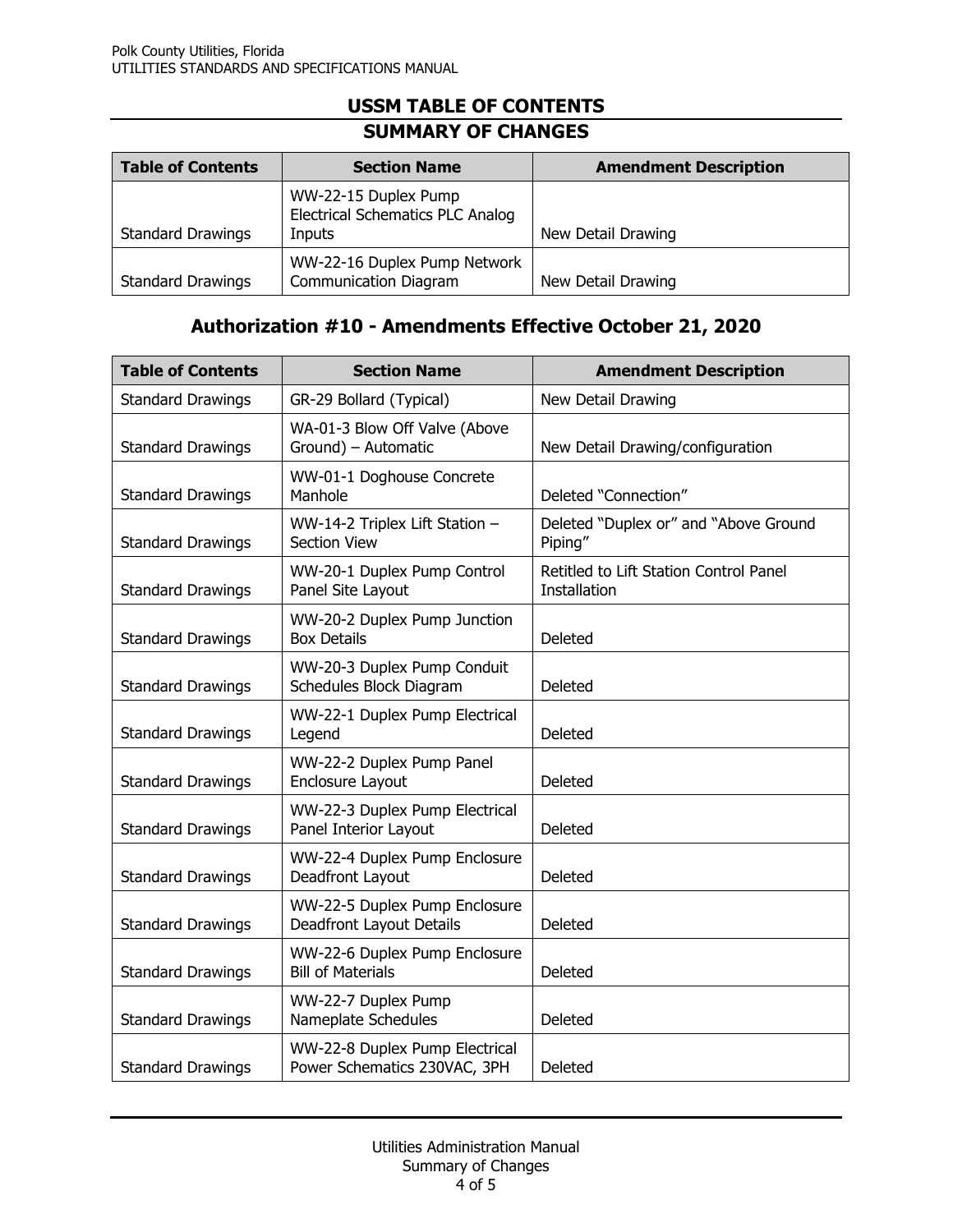| <b>Table of Contents</b> | <b>Section Name</b>                                                       | <b>Amendment Description</b>                         |
|--------------------------|---------------------------------------------------------------------------|------------------------------------------------------|
| <b>Standard Drawings</b> | WW-22-9 Duplex Pump Electrical<br>Power Schematics 460VAC, 3PH            | Deleted                                              |
| <b>Standard Drawings</b> | WW-22-10 Duplex Pump<br><b>Electrical Schematics AC Control</b><br>Wiring | Deleted                                              |
| <b>Standard Drawings</b> | WW-22-11 Duplex Pump<br><b>Electrical Schematics AC Control</b><br>Wiring | Deleted                                              |
| <b>Standard Drawings</b> | WW-22-12 Duplex Pump<br>Electrical Schematics DC Control<br>Wiring        | Deleted                                              |
| <b>Standard Drawings</b> | WW-22-13 Duplex Pump<br>Electrical Schematics PLC Digital<br>Inputs       | Deleted                                              |
| <b>Standard Drawings</b> | WW-22-14 Duplex Pump<br>Electrical Schematics PLC Digital<br>Outputs      | Deleted                                              |
| <b>Standard Drawings</b> | WW-22-15 Duplex Pump<br><b>Electrical Schematics PLC Analog</b><br>Inputs | Deleted                                              |
| <b>Standard Drawings</b> | WW-22-16 Duplex Pump Network<br><b>Communication Diagram</b>              | Deleted                                              |
| <b>Standard Drawings</b> | WW-23 Duplex Pump Control<br>Schematic                                    | Replaced with "This page is intentionally<br>blank." |
| <b>Standard Drawings</b> | WW-24 Duplex Pump Enclosure                                               | Replaced with "This page is intentionally<br>blank." |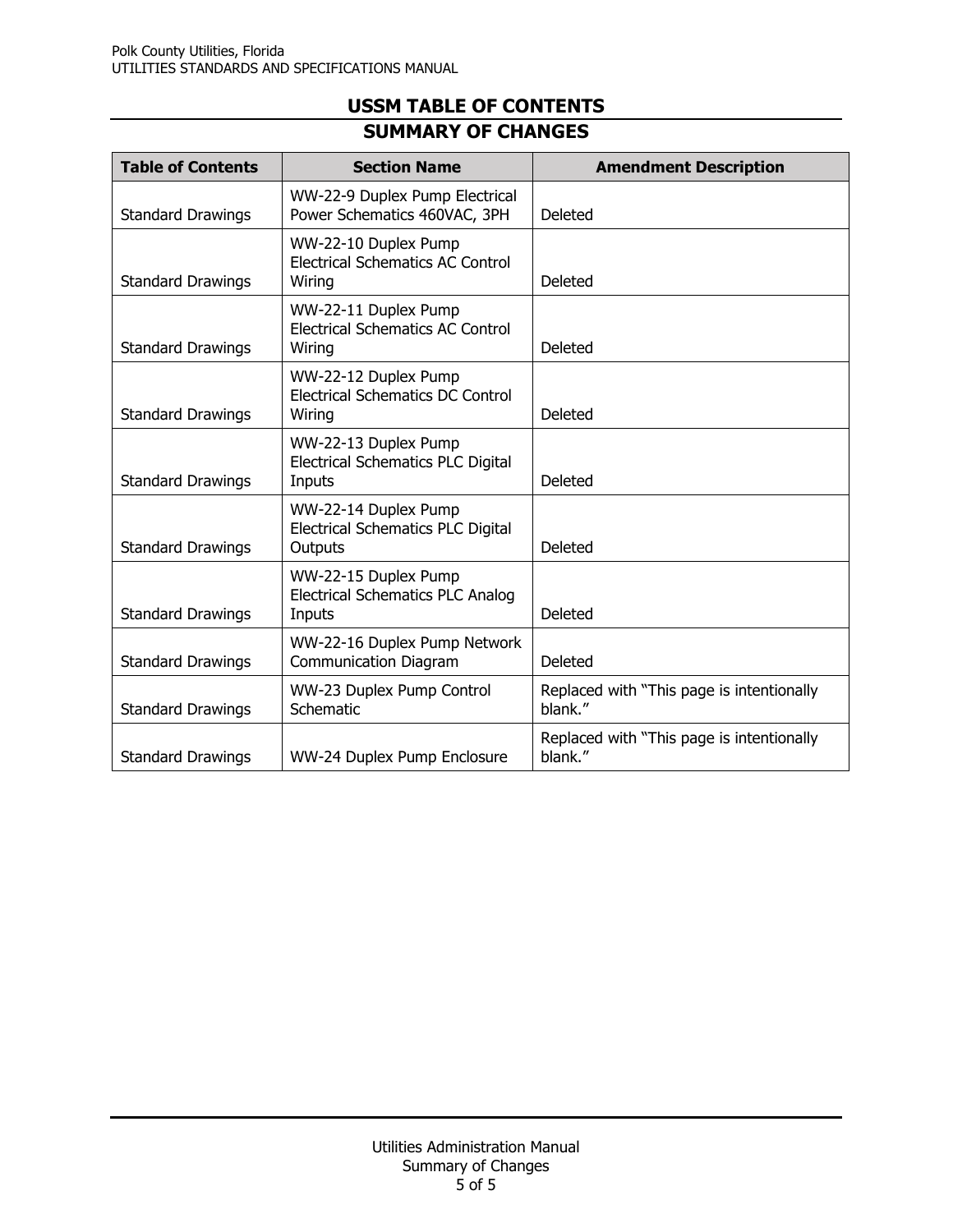## **TABLE OF CONTENTS**

## **PREFACE**

### **TABLE OF CONTENTS**

#### **TABLE OF STANDARD DRAWINGS**

#### **CHAPTER 1 GENERAL INFORMATION**

- 110 Introduction
- 111 Abbreviations
- 112 Definitions
- 113 Approval Process for New Products

## **CHAPTER 2 DEVELOPMENT COORDINATION**

- 210 Development Coordination
	- Part 1 Introduction
	- Part 2 Submittal Process
	- Part 3 Project Acceptance Documentation (i.e Record Drawings, Surveys, GPS Coordinate Data)
	- Part 4 Acceptance Documents (Construction Costs, Engineer's Certification, Test Reports, Operation and Maintenance Manuals, etc.)
	- Part 5 Construction Coordination Meetings
	- Part 6 Construction Plan Time Limitation
- 211 Project Design Documents and Submittals
- 250 Standard Drawings Development Coordination
- 250-A Request for Restricted Information
- 250-B Records Distribution Tracking Form
- 250-C Request for Utilities Bond Form
- 250-D Developer's Letter of Dedication and Statement of Warranty Form
- 250-E Engineer of Record's Letter of Certification Form
- 250-F Contractor's Letter of Certification Form
- 250-G THIS SECTION IS INTENTIONALLY BLANK
- 250-H THIS SECTION IS INTENTIONALLY BLANK
- 250-I THIS SECTION IS INTENTIONALLY BLANK
- 250-J Request to Connect to Existing Utility Main Form
- 250-K Polk County Utilities Easement Form (Corporate)
- 250-L Polk County Utilities Easement Form (Individual)

## **CHAPTER 3 GENERAL REQUIREMENTS**

- 310 General Standards and Specifications
- 311 Site Preparations, Surface Removal, and Restoration Specifications
- 312 Excavations, Backfill, Compaction, and Grading Specifications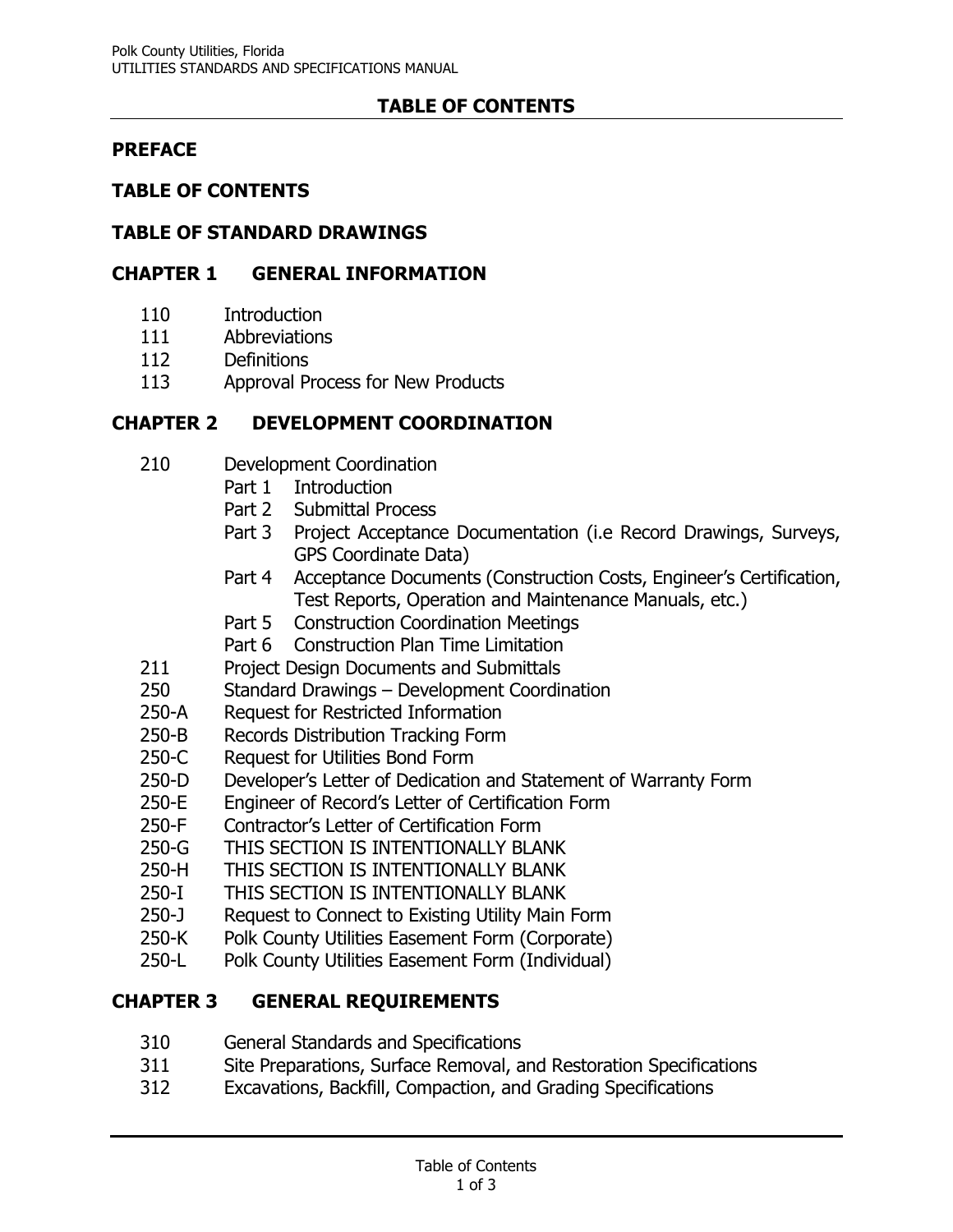# **TABLE OF CONTENTS**

- 313 Installation of Pipe Specifications
- 314 Directional Drilling Standards and Specifications
- 315 Jack and Bore Standards and Specifications
- 316 Aerial Crossing Standards and Specifications
- 317 System Connection Specifications
- 318 Field Testing and Inspection Procedures
- 350 Standard Drawings General Requirements
- 350-A Utilities Inspection Report Form
- 350-B Inspector's Overtime Tracking Form

# **CHAPTER 4 WATER**

- 410 Potable Water System Standards and Specifications
- 411 Raw Water System Standards and Specifications
- 412 Potable Water Production Facilities Standards
- 413 Potable Water Production Facility SCADA Specifications Standard Screens (WA-S-01 through WA-S-08)
- 450 Standard Drawings Water
- 450-A Testing and Inspection for Acceptance of Water Systems
- 450-B Approved Materials Checklist Potable Water
- 450-C Water Hydraulic Modeling Standards
- 450-D Approved Meters List
- 450-E Potable Water Main Pressure Test Report Form PVC & DIP
- 450-F Potable Water Main Pressure Test Report Form HDPE
- 450-G Potable Water Main Pigging Report Form
- 450-H Fire Hydrant Flow Test Form
- 450-I Potable Water Schedule of Values Form

# **CHAPTER 5 WASTEWATER**

- 510 Gravity Wastewater System Standards and Specifications
- 511 Wastewater Force Main Standards
- 512 Wastewater Lift Station Standards and Specifications
- 513 Wastewater Pipes, Valves, and Appurtenances Specifications
- 514 Wastewater System Bypass Specifications
- 515 Submersible Wastewater Pumps Specifications
- 516 Wastewater Lift Station Electrical System Specifications
- 517 SCADA and Control Panel Specifications
- 518 Wastewater Treatment Facilities Standards
- 519 Wastewater Treatment Facility SCADA Specifications Standard Screens (WW-S-01 through WW-S-12)
- 550 Standard Drawings Wastewater
- 550-A Testing and Inspection for Acceptance of Wastewater System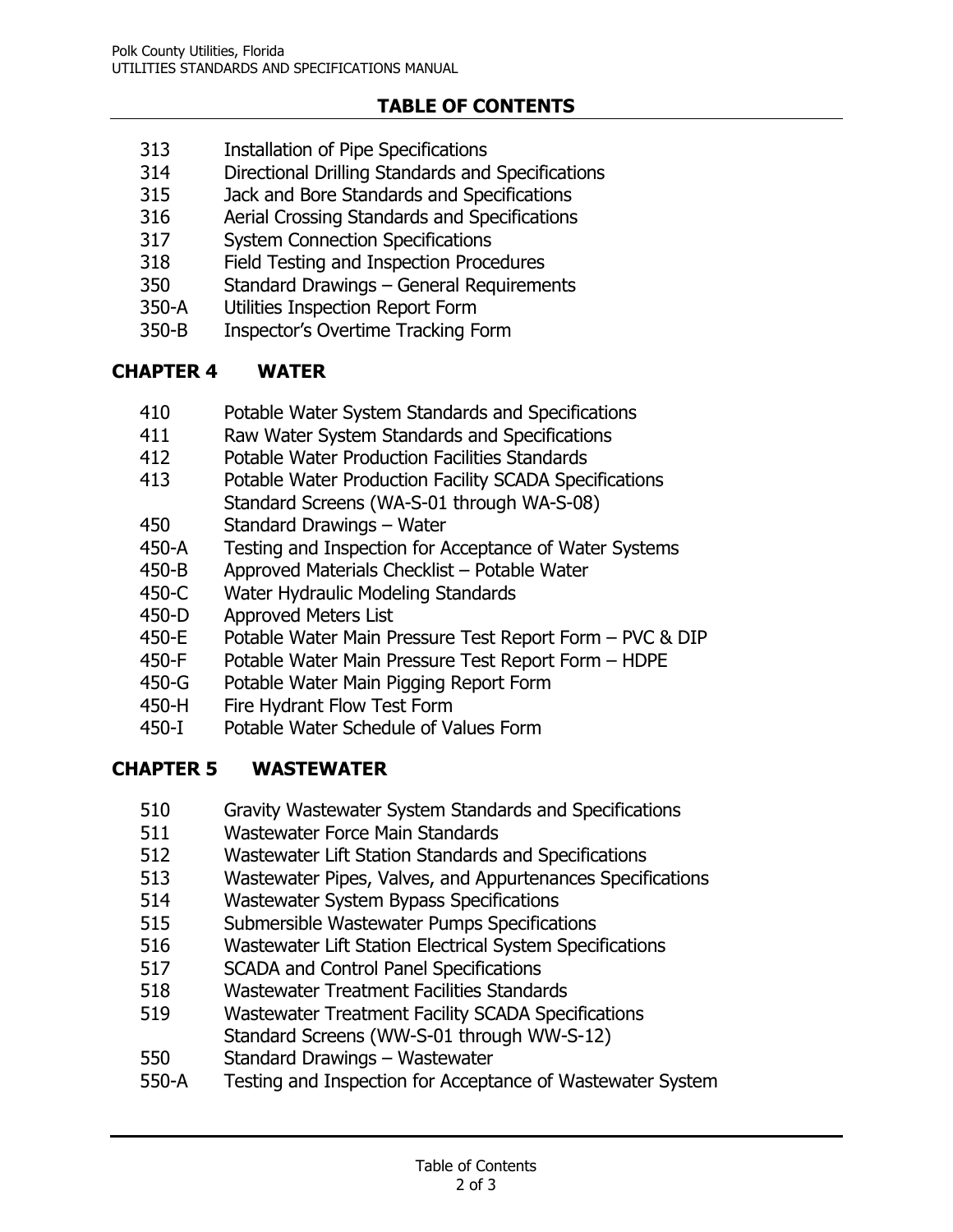# **TABLE OF CONTENTS**

- 550-B Testing and Inspection for Acceptance of Wastewater Lift Stations
- 550-C Approved Materials Checklist Wastewater
- 550-D Wastewater Hydraulic Standards
- 550-E Wastewater Force Main Pressure Test Form PVC & DIP
- 550-F Wastewater Force Main Pressure Test Form HDPE
- 550-G Wastewater Gravity Main CCTV and Mandrel Inspection Form
- 550-H Wastewater Force Main Pigging Report Form
- 550-I Wastewater Lift Station Start Up Completion Form
- 550-J Wastewater Schedule of Values Form
- 550-K SCADA Panel I/O Listing

## **CHAPTER 6 RECLAIMED WATER**

- 610 Reclaimed Water System Standards and Specifications
- 611 Reclaimed Water SCADA Specifications Standard Screens (RW-S-01 through RW-S-03) 450-D Refer to Chapter 4, Section 450-D for Approved Meters List
- 650 Standard Drawings Reclaimed Water
- 650-A Testing and Inspection for Acceptance of Reclaimed Water Systems
- 650-B Approved Materials Checklist Reclaimed Water
- 650-C Reclaimed Water Main Pressure Test Report Form PVC & DIP
- 650-D Reclaimed Water Main Pressure Test Report Form HDPE
- 650-E Reclaimed Water Pigging Report Form
- 650-F Reclaimed Water Schedule of Values Form

## **CHAPTER 7 SUPERVISORY CONTROL AND DATA ACQUISITION (SCADA)**

710 SCADA Specifications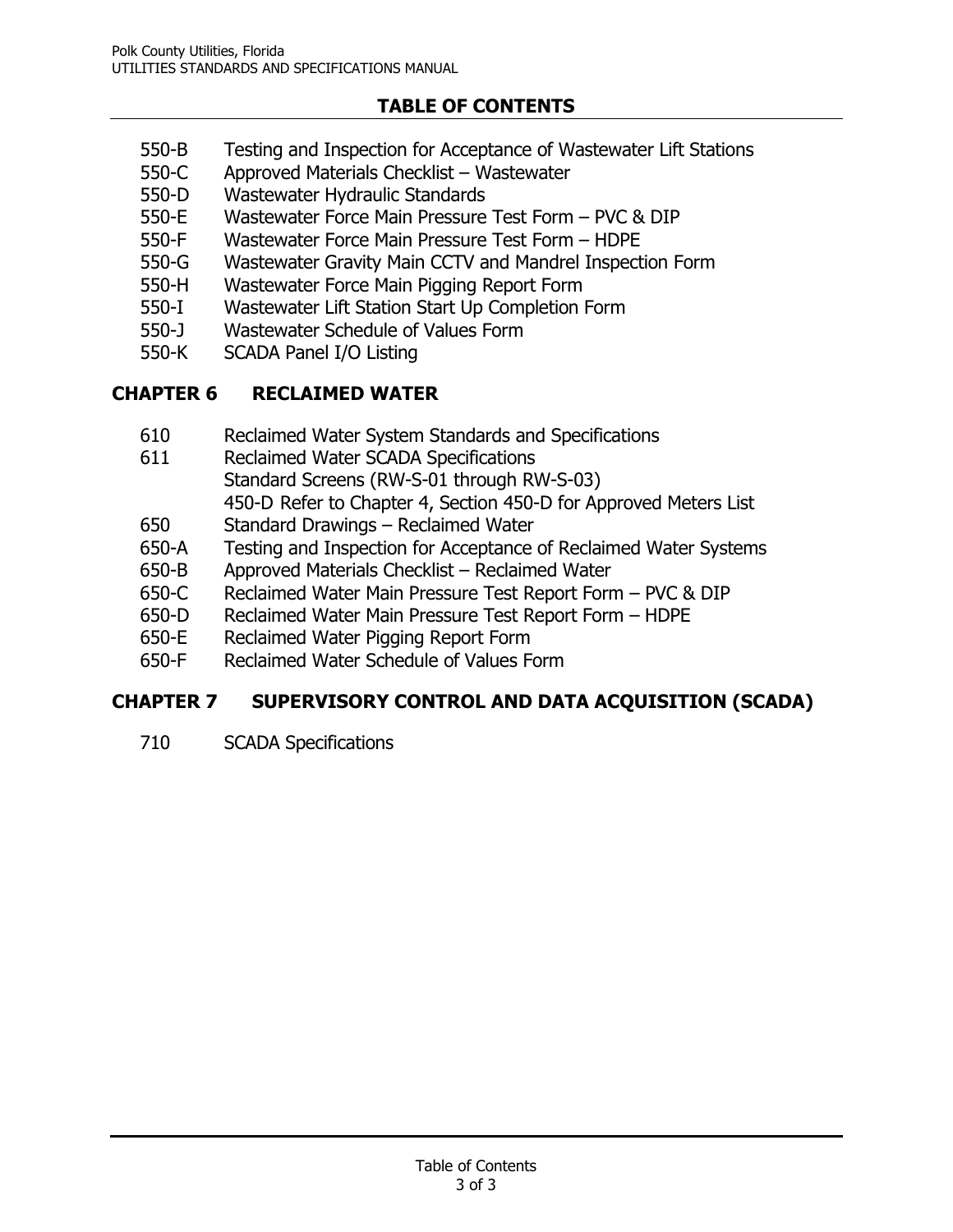## **TABLE OF CONTENTS STANDARD DRAWINGS**

|              | .250                                                                                            |
|--------------|-------------------------------------------------------------------------------------------------|
| <b>DC-01</b> | Private Development Project Cover Sheet (Sample of Recommended<br>Format)                       |
| <b>DC-02</b> | Community Investment Project Cover Sheet (Required Format)                                      |
|              | 350                                                                                             |
| <b>GR-01</b> | Bedding and Trenching - Type A                                                                  |
| GR-02        | Bedding and Trenching - Type B                                                                  |
| GR-03        | <b>Subaqueous Crossing (Typical)</b>                                                            |
| <b>GR-04</b> | <b>Restrained Pipe Table</b>                                                                    |
| GR-05        | <b>Thrust Collar</b>                                                                            |
| GR-06        | Bore and Jack                                                                                   |
| GR-07        | Gate Valve and Box (Shallow)                                                                    |
| <b>GR-08</b> | Butterfly Valve and Box (Shallow) (For Storage Tank Isolation Use<br>Only)                      |
| GR-09        | Plug Valve (Shallow) (For Wastewater Treatment Facility Use Only)                               |
| $GR-10$      | <b>Typical Valve Box Cover</b>                                                                  |
| $GR-11$      | Valve Box Assembly (Deep)                                                                       |
| $GR-12$      | <b>Valve Collar</b>                                                                             |
| $GR-13$      | Pipe Line Marker (Typical)                                                                      |
| $GR-14-1$    | Pipe Locating Wire                                                                              |
| $GR-14-2$    | Pipe Identification - Potable Water Mains                                                       |
| $GR-14-3$    | Pipe Identification - Wastewater Force and Gravity Mains                                        |
| GR-14-4      | Pipe Identification - Reclaimed Water Mains                                                     |
| GR-14-5      | Pipe Identification - Raw Water Mains                                                           |
| $GR-15-1$    | Automatic Air Release Valve (Above Ground)                                                      |
| $GR-15-2$    | Automatic Air Release Valve (In Ground)                                                         |
| <b>GR-16</b> | Minimum Separation Requirements                                                                 |
| $GR-17-1$    | Aerial Crossing and Access Barrier (Typical): Potable Water and<br><b>Reclaimed Water Mains</b> |
| $GR-17-2$    | Sign for Aerial Crossing and Access Barrier: Potable Water and<br><b>Reclaimed Water Mains</b>  |
| <b>GR-18</b> | Residential Service Locations (Typical)                                                         |
| GR-19-1      | Single Family Residential Utility Plan (Typical): Potable Water                                 |
| GR-19-2      | Single Family Residential Utility Plan (Typical): Wastewater                                    |
| GR-19-3      | Single Family Residential Utility Plan (Typical): Reclaimed Water                               |
| GR-20-1      | Potable Water and Reclaimed Water Services (Typical)                                            |
| GR-20-2      | Standard Rectangular Meter Box Assembly: Potable Water and<br><b>Reclaimed Water</b>            |
| $GR-21$      | MJ Tapping Sleeve and Gate Valve Assembly (Typical)                                             |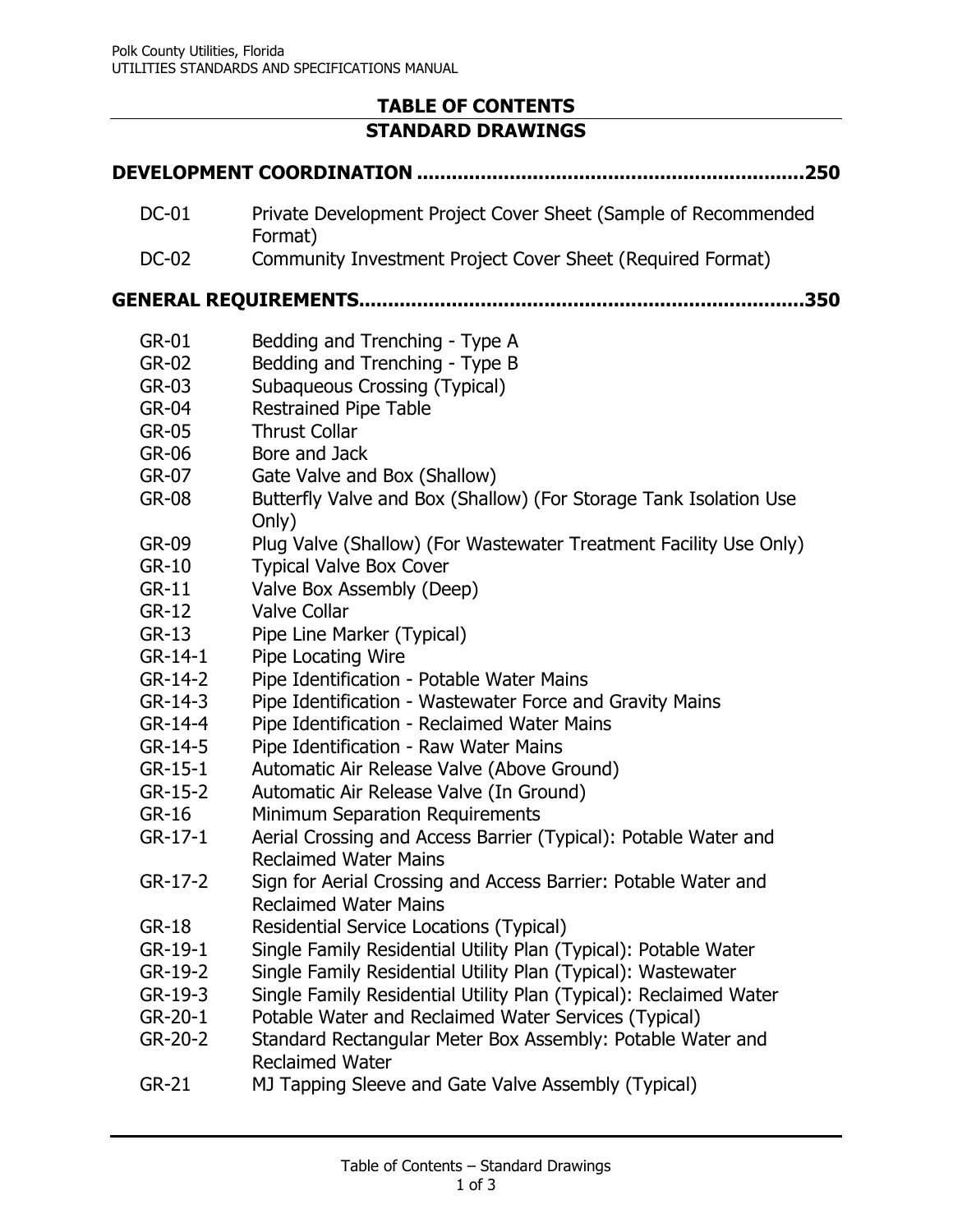## **TABLE OF CONTENTS STANDARD DRAWINGS**

- GR-22 General Notes
- GR-23 THIS PAGE IS INTENTIONALLY BLANK
- GR-24 Pig / Swab Launcher Port (Typical)
- GR-25 Pig / Swab Receiving Port (Typical)
- GR-26 Concrete Arch and Full Encasement
- GR-27 Concrete Cradle and Half Encasement
- GR-28 Deflection of Pressure Mains
- GR-29 Bollard (Typical)
- **WATER ...........................................................................................................450**
	- WA-01-1 Blow Off Valve Standard
	- WA-01-2 Blow Off Valve (Above Ground) Automatic
	- WA-01-3 Blow Off Valve (Above Ground) Automatic
	- WA-02 Fire Line Double Check Detector Assembly (4 Inches to 12 Inches)
	- WA-03 Fire Hydrant Assembly
	- WA-04-1 THIS PAGE IS INTENTIONALLY BLANK
	- WA-04-2 THIS PAGE IS INTENTIONALLY BLANK
	- WA-05 Meter and Reduced Pressure Zone Cross Connection Control Assembly (Up to 2 Inches)
	- WA-06 Jumper Connection (Typical)
	- WA-07-1 Water System Interconnect Site Plan
	- WA-07-2 Water System Interconnect Plan and Section Views
	- WA-08 Potable Water Irrigation Master Control Assembly (Four Inches and Larger)
	- WA-09-1 Master Meter Assembly 3 Inch and Larger (Single Cross Connection Control Assembly)
	- WA-10 Hydraulically Operated Control Valve (Pressure Reducing/Sustaining)

**WASTEWATER................................................................................................550**

- WW-01-1 Precast Concrete Manhole (Typical)
- WW-01-2 Doghouse Concrete Manhole
- WW-02 Manhole Connection
- WW-03-1 Standard Manhole Frame and Cover Set
- WW-03-2 Large Manhole Frame and Cover Set
- WW-04 Manhole in Non-Paved Area
- WW-05-1 Service Lateral (Standard) (Typical)
- WW-05-2 Service Lateral (Deep) (Typical)
- WW-06-1 Force Main to Gravity Sewer Manhole Connection (Typical)
- WW-06-2 Force Main Manifold Connection (Typical)
- WW-07 Grease Interceptor (Typical)
- WW-08 Lint / Hair Trap Interceptor (Typical)